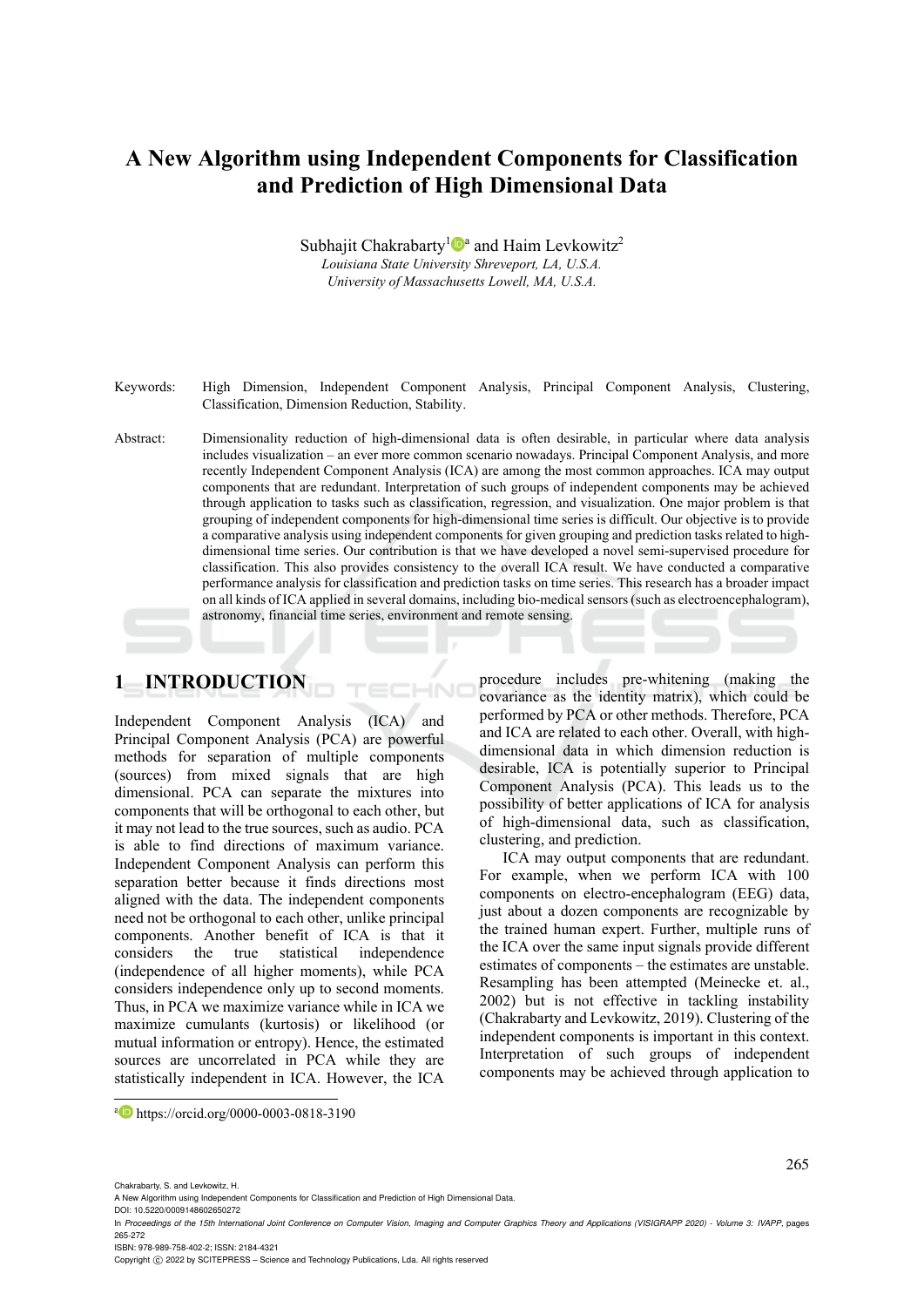tasks, such as classification or regression (Chakrabarty and Levkowitz, 2019).

The problem is that grouping independent components for high-dimensional time series is difficult. The objective is to provide a comparative analysis of grouping independent components for a given prediction and classification task with highdimensional time series.

The contribution of this work is with respect to the classification task in which we have developed a novel semi-supervised procedure for classification. We demonstrate our results by using an array of the fourth cumulants. ICA has problems of inconsistency – when we perform ICA multiple times, we get different results. Our method performs ICA several times in order to provide consistency to the overall ICA result.

We have posed the following research questions. 1. Can ICA or PCA improve prediction performance over a baseline method, Auto Regressive Moving Average (ARMA), for some high-dimensional time series datasets?

2. Can ICA perform better than PCA classifying some high-dimensional time series datasets?

This paper is organized as follows. First, we present a very brief review of clustering methods and independent component analysis. Then, we mention the datasets used for this paper. We then present our algorithm and snippets of code to illustrate the implementation. We then discuss our comparative results, followed by our conclusions.

## **2 BACKGROUND**

Classification and clustering are similar but not the same. The basic problem in clustering is: Given a set of data points, partition them into a set of groups that are as similar as possible (Aggarwal, 2014). Clustering is the art of finding groups in data (Kaufman & Rousseeuw, 2005). Clustering refers to grouping of data when the groups are unknown beforehand. In Classification, the groups (categories or classes) are known and there is a need to identify which group (category or class) each data belongs to (supervised learning). But in clustering, the groups are unravelled from the data (unsupervised learning). However, the same data may be tested for both classification and clustering: if we do not use the class information then it is clustering (otherwise classification).

Classification and clustering are broad terms for several methods and approaches. The broad approaches to clustering are named as Partition

clustering, Hierarchical clustering, Density-based clustering, Grid-based clustering, Graph clustering, Time series clustering, Semi-supervised clustering, Spectral clustering, and Manifold clustering. Further, different domains may have different methods of clustering – such as, Document clustering, Stream clustering, Multimedia data clustering, and Highdimensional data clustering.

Partition clustering relocates points from one partition to another. The advantage is that the quality of clustering can be improved with iterative optimization (Berkhin, 2006). Typically, the number of partitions is pre-defined. So, if three clusters are known and information on, say, customer data is available, the data point of each customer can be relocated to obtain an optimal quality of clusters (to be validated). The relocation of points is performed over many iterations.

Hierarchical clustering recursively groups in a bottom-up (agglomerative) or top-town (divisive) manner. This does not require a user-defined number of clusters (Jain, Murty, & Flynn, 1999). So, each data point is grouped with a similar data point (based on a distance measure) and these smaller groups are grouped together to form larger groups recursively. From the top of this tree-like structure, one can see the required grouping at the desired level of grouping.

Density-based clustering basically groups based on a threshold density of points (Ester, Kriegel, Sander, & Xu, 1996). So, the adjacent data points in a particular cluster may have distances less than the threshold.

Grid-based clustering uses a grid for faster computation (Wang, Yang, & Muntz, 1997). Assuming that the data is uniform, it can be partitioned into a given number of cells, and the cells may be sorted according to their densities (this method overlaps with density-based method). Then, the partition centers can be identified. The challenge is to determine the grid.

Graph clustering uses the connectedness within sub-graphs to group them (Schaeffer, 2007). Thus, for example, if customer data can be represented in the form of a connected graph, such as a social media network of online customers, one can find clusters of these online customers, for example college students and working professionals (each grouped based on connectedness).

Time series clustering performs grouping of series having similar trends or similar shapes (Yi, et al., 2000; Liao, 2005). For example, customer data may represent monthly sales of several products over 15 years. Some product groups may have seasonality (e.g., selling more during winter) or may be selling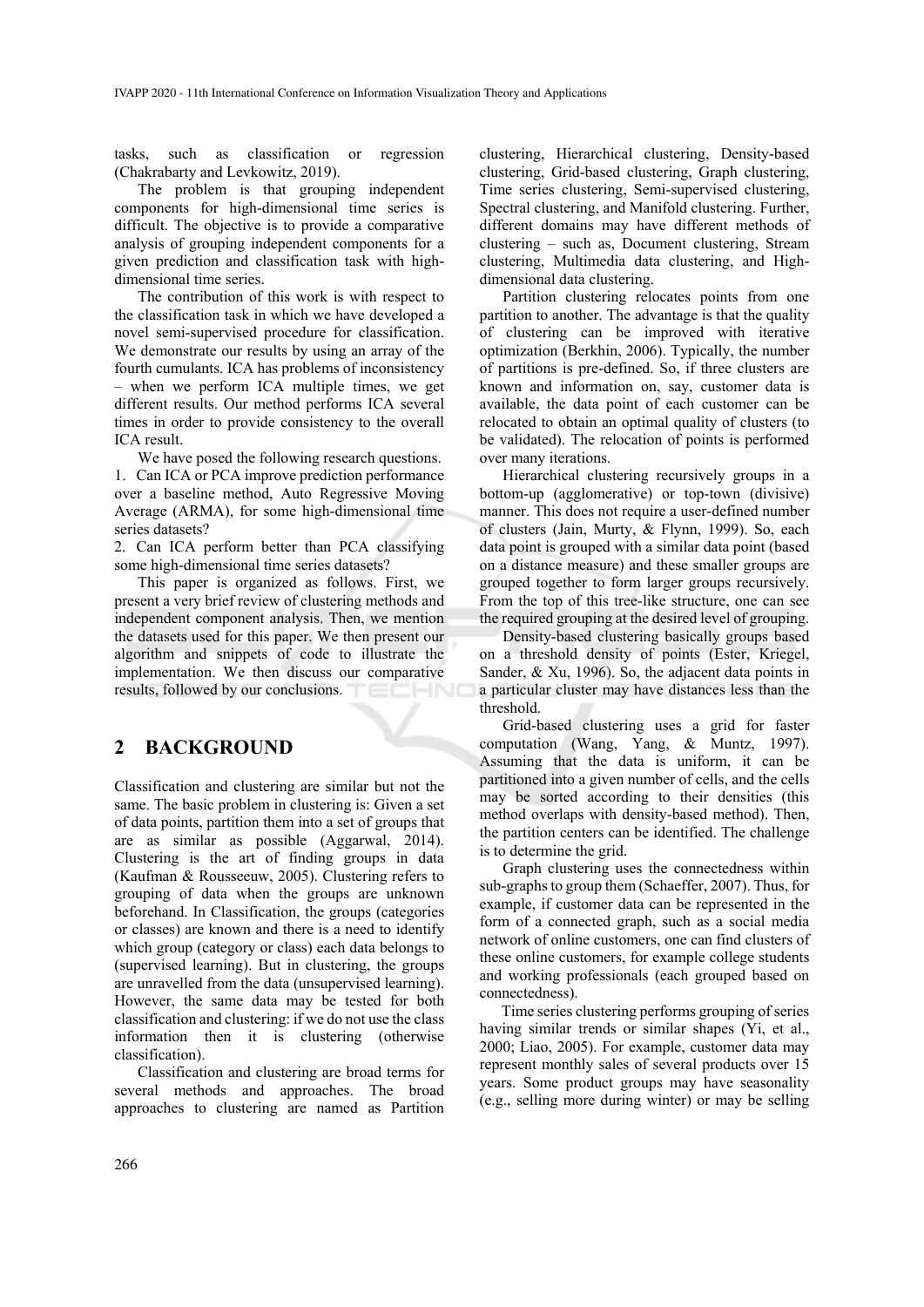together having a long-run relationship. Time series of electro-encephalograms of the scalp of epilepsy patients may be grouped as those with seizure and those without.

Semi-supervised clustering performs grouping by using information, such as labels for seeds (initializing), pairwise constraints, active learning, and user feedback (Chapelle, Scholkopf, & Zien, 2006). For example, when clusters in customer data are sought, some prior information, such as initial identification of few clusters (labels) or expert feedback on identification of clusters for particular points, could help in the effort.

Spectral clustering uses the spectrum (eigenvalues) of the similarity matrix of the data to perform dimensionality reduction before clustering in fewer dimensions (Filiponne, Camastra, Masulli, & Rovatta, 2008). Sometimes, the dimensions are so many that one can only deal with subspaces (subspace clustering) though subspaces may be different among themselves. Dimensionality reduction is a better idea. This could be done with particular matrix operations in the process of spectral clustering.

Manifold clustering uses nonlinear dimensionality reduction (such as using Kernel Principal Component Analysis or Locally Linear Embedding) on the data before clustering in fewer dimensions (Roweis & Saul, 2000). Nonlinear dimensionality reduction manages the "curse of dimensionality" (data becomes increasingly sparse and creates new problems in high dimensions) to some extent.

The above are broad approaches. An overlap of these approaches is possible, as shown in the case of grid clustering. Other generalizations of the types of clustering approaches are possible – such as, those based on whether the underlying data representation is feature-based (vector of features) or graph-based (similarity graph between data points). K-means is an example of a feature-based approach, while spectral clustering is an example of a graph-based approach.

It is important to note that K-means is an optimization problem that cannot guarantee a global optimum solution. A major drawback of the K-means algorithm is that it is highly sensitive to the initial Kmeans. One popular option for initialization is to use random values in the partitions; another option is to draw from some distribution (e.g., normal).

There are many adaptations of the K-means algorithm, such as K-medians, K-medoids, Fuzzy C means, and K-modes. "Mean" has no meaning for categorical data. For example, the K-modes algorithm can work on categorical data. As compared with K-

means, K-modes uses modes (frequencies of mismatches or a matching metric).

K-medoids is synonymous with Partitioning Around Medoids (PAM). Medoids are similar to means or centroids, but medoids will always be members of the data set. Medoids are commonly used when a mean or centroid cannot be defined, such as in graphs. This method starts from an initial set of medoids and iteratively replaces one of the medoids by one of the non-medoids if it improves the total distance of the resulting clustering.

Using a generalization of K-means, one can use a model-based clustering method called the Expectation-Maximization (EM) algorithm (Dempster, Laird, & Rubin, 1977). EM finds clusters by determining a mixture of Gaussians that fit a given set of observations. The parameters can be initialized randomly or by using the output of K-means. It has two steps, the Expectation step, in which the expected value of log likelihood is calculated, and the Maximization step, in which parameters maximizing the expected value are calculated and fed into the Expectation step iteratively.

Clustering algorithms can have variants that can be adapted to given circumstances / conditions. To this end, it is important to identify the underling nature of the data and to understand the underlying domain, particularly when it has high dimensions.

High dimensionality brings in a special kind of challenge called the "curse of dimensionality" (a term coined by Ricard E. Bellman), in which the data becomes increasingly sparse, and presents various problems – such as, global optimization difficulty increases exponentially, similarity measures such as LP norm becomes less useful, and irrelevant attributes arise. There are two basic approaches in clustering high-dimensional data – projected clustering (Aggarwal, Procopiuc, Wolf, Yu, & Park, 1999) and subspace clustering (Agrawal, Gehrke, Gunopulos, & Raghavan, 1998). Projected clustering partitions the dataset in such a way that each point belongs to exactly one cluster by projecting on the attributes of the cluster. In subspace clustering a point may belong to more than one cluster (partial membership and overlaps are allowed). Subspace clustering finds all clusters in all subspaces. There are also hybrid approaches. It is important to note that there is no general solution to clustering on high dimensional data. So, some algorithms work on interesting subspaces, some try to build hierarchically, some try to optimize locally, and so on. Reducing dimensions is important for feature extraction and feature selection.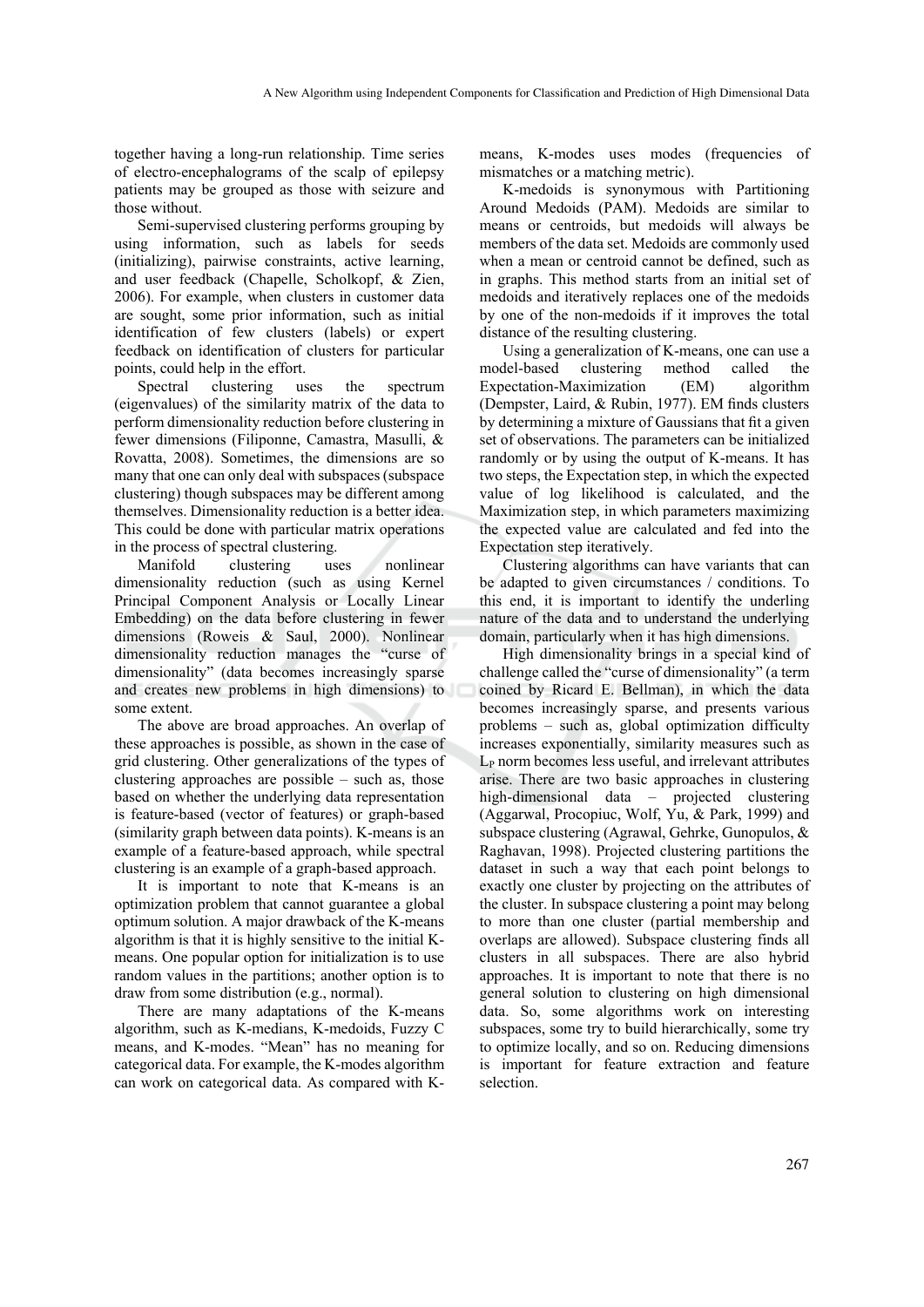The concept of feature selection is slightly different from traditional feature extraction. In feature extraction, the features are projected onto a new space with lower dimensionality. Examples of feature extraction methods include Principal Component Analysis, Linear Discriminant Analysis, and Singular Value Decomposition. In feature selection, a small subset (variables) of features is selected that minimizes redundancy and maximizes relevance to the class label. Examples of feature selection methods include Information Gain, Relief, and Fischer Score. Feature extraction/selection is a very important step prior to tasks such as clustering or prediction. (Liu and Motoda, 2007; Liu and Yu, 2005; Chakrabarty, 2018).

Prediction is performed by regression methods and their variants. Regression is broadly of two types – linear regression and non-linear regression. Another way to see the variants of regression are: Logistic regression, Quantile regression, Ordinal regression, Poisson regression, Cox regression, Support vector regression, Partial least squares regression, Ridge regression, Lasso regression, ElasticNet, and Polynomial regression. It is also possible to perform prediction over components (PCA or ICA).

ICA comprises of several related algorithms and methods. The key groups of algorithms can be classified as higher order statistics (HOS) or second order statistics (SOS). SOS is also known as timestructure based. For sensor data, the main algorithms for ICA are FastICA (Hyvärinen and Oja, 1997), second order blind identification (SOBI) (Belouchrani et. al., 1997), extended informationmaximization (InfoMax) (Lee et. al., 1999), adaptive mixture of independent component analyzers (AMICA) (Palmer et. al., 2011), algorithm for multiple unknown signals extraction (AMUSE) (Tong et. Al., 1990), joint approximate diagonalization of eigen-matrices (JADE) (Cardoso and Souloumiac, 1993; Miettinen et. al., 2017), and temporal decorrelation separation (TDSEP) (Ziehe and Muller, 1998).

Broadly, there may be several choices for the methods – based on objective, iterative procedure et cetera. Some of which are mentioned as follows.

Objective: Cumulant based; Maximum likelihood based.

Iterative procedure: Batch method; Adaptive method; Relative gradient.

Extraction of components: Iterative/deflationary; Joint diagonalization/symmetric/simultaneous extraction.

Non-stationarity: Quadratic and other methods.

Pre-whitening: PCA; ZCA.

Other algorithm variants: Subspace ICA; Bayesian approaches; Semi-blind approaches.

Excellent reviews of ICA can be found in (Comon and Jutten, 2010) and (Shi, 2011).

Clustering of independent components have been performed for the Icasso index (Himberg and Hyvärinen, 2003). But this used hierarchical clustering (and Euclidean distance). While hierarchical clustering is visually appealing, this may not be the best choice in high dimensions because of difficulties in selection of merge or spilt points, no backtracking, no object swapping between clusters and poor time complexity (does not scale well).

ICA has been performed for recovering missing signal data segments, stock market prediction, and financial time series. However, time series present their own challenges. For example, variables may be dependent on their own values in the previous period, called auto-regression. The mean and variance may change over time, called non-stationary. The baseline methods are the Auto-Regressive Moving Average (ARMA) and Auto-Regressive Integrated Moving Average (ARIMA). These may be univariate or multivariate. Multivariate ARMA/ARIMA models have not been explored in the context of ICA literature.

## **3 METHODS**

# **3.1 Datasets**

As our enquiry involves dimension reduction, we would prefer a high-dimensional dataset that is openly available. For the classification task involving time series, we have used the Epilepsy Seizure Recognition dataset (archive.ics.uci.edu/ml/datasets/ Epileptic+Seizure+Recognition) from the open UCI Machine Learning Repository. For the prediction task with time series, the UCI Machine Learning Repository provides us the Istanbul Stock Exchange dataset (https://archive.ics.uci.edu/ml/datasets/ ISTANBUL+STOCK+EXCHANGE# ).

The Epilepsy Seizure Recognition dataset has 11,500 rows, each row containing 178 data points for 1 second (columns) and the last column represents the label *y* {1,2,3,4,5}. All subjects falling in Classes 2, 3, 4, and 5 are subjects who did not have an epileptic seizure. Only subjects in Class 1 have had an epileptic seizure. The dataset is unbalanced if we consider binary classification of seizure. There are 2,300 rows for seizure. We take 2,300 non-seizure rows from the already-shuffled dataset. So, our balanced dataset for binary classification is a 4,600 by 178 matrix.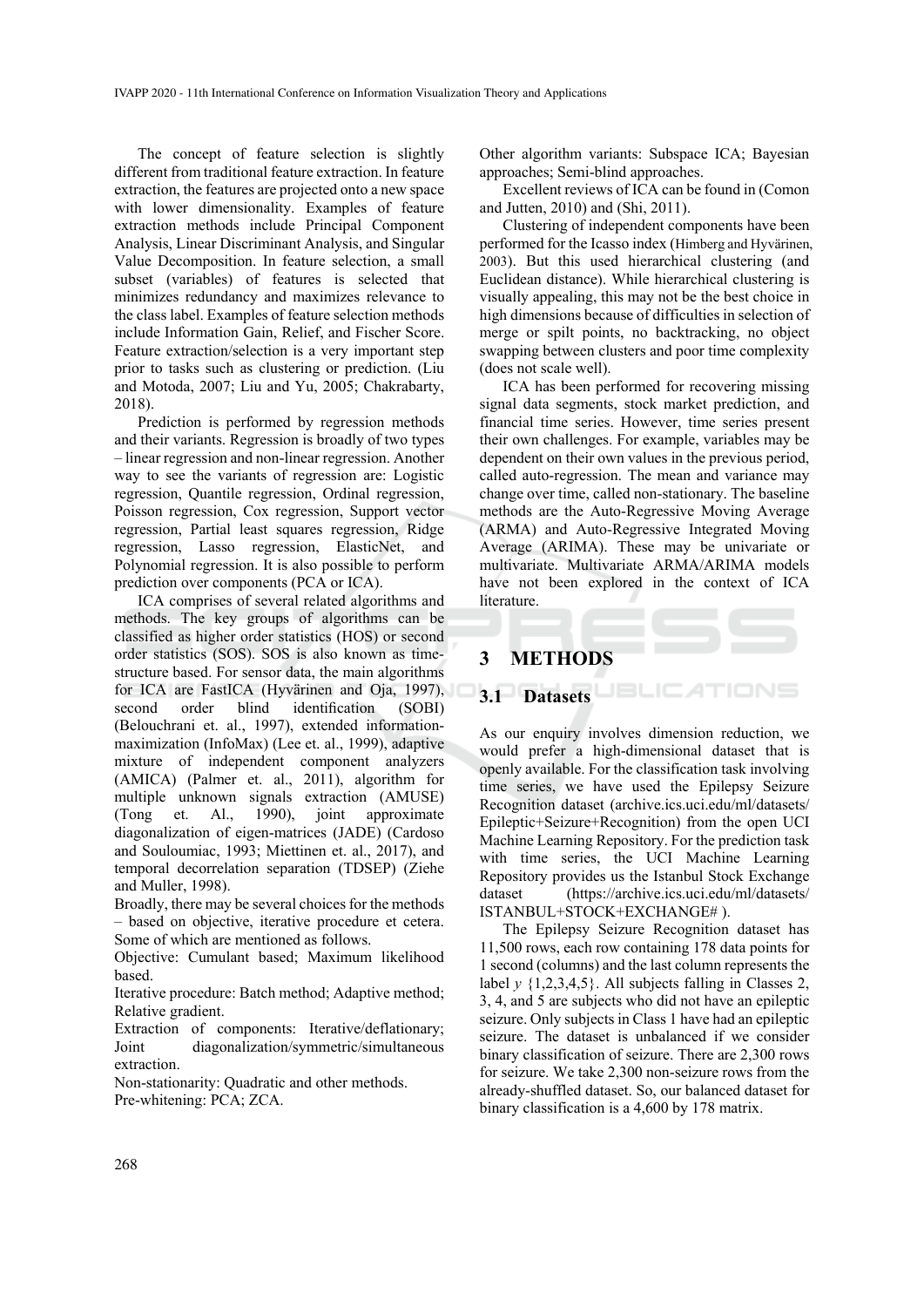The Istanbul Stock Exchange dataset is organized about working days in the Istanbul Stock Exchange. The attributes are stock exchange returns for the Istanbul stock exchange national 100 index, the Standard & Poor's 500 return index, the Stock market return index of Germany, the Stock market return index of the UK, the Stock market return index of Japan, the Stock market return index of Brazil, the MSCI European index, and the MSCI emerging markets index. The dataset has 536 rows (time) and 10 columns.

We do not have generalization claims that would apply to all datasets. We have simply tested if we can improve prediction and classification performance on the given datasets and the potential of ICA; but we have developed a new algorithm.

### **3.2 Methods**

For prediction, we performed the following.

- 1. Baseline Auto Regression Moving Average (ARMA)
- 2. Multivariate ARMA on PCA
- 3. Multivariate ARMA on ICA

For classification, we performed the following.

- 1. PCA followed by k-means clustering
- 2. ICA followed by k-means clustering
- 3. ICA followed by Partitioning Around Medoids (PAM) clustering
- 4. ICA followed by semi-supervised learning and classification (with our own algorithm).

The clustering was validated through external means (Xiong and Li, 2014) – labels are available. So, for k-means and PAM, we used an unsupervised method for a classification task because labels were available.

The programming environment was R. The important libraries used were fastica, stats, cluster, caret, marima, and their dependencies. Our source code and dataset will be made freely available for reproducibility.

#### **3.3 Novel Algorithm**

Our novel algorithmic procedure was in the classification task. It is as follows.

1. Perform ICA *n* times for reduced dimension.

If we take three independent components out of 178 columns, the result is a 4,600 by 3 matrix for each ICA. The number of iterations of ICA, *n*, can be empirically estimated to get stable (asymptotic) results. We can choose 20; more is better.

2. For each ICA, calculate the fourth cumulant of each independent component.

So, we have 4,600 such values per ICA iteration. 3. Find the maximum fourth cumulant over the iterations.

So, this will be a vector of size 4,600.

4. Partition the rows based on the maximum fourth cumulant by learning a threshold. Some other statistic could also be used.

This can easily be performed by observing the change in accuracy or F1 (from confusion matrix) with a change in the single threshold parameter.

The fourth cumulants are calculated as follows. cumulant 4 <- function(estimated) {

```
cum4 <- vector('numeric')
```
for (i in 1:ncol(estimated)) {

TS <- estimated[,i]#time-series columnwise

cum4  $\leftarrow$  c(cum4, (mean(TS^4)-

 $4*$ mean(TS) \*mean(TS^3)-(3\*mean(TS^2)^2)+12\*(mean(TS)^2)\*mean(T  $S^2$ )-6\*mean(TS)<sup>^4</sup>))

```
return(cum4) 
}
```
}

In the above code, the name of the function is 'cumulant 4' and it takes in a matrix, called 'estimated', as its parameter. Inside the function, 'cum4' is a numeric vector that is first initialized as blank. The 'for' loop runs from 1 to the number of columns in the matrix named 'estimated'. 'TS' is the column-wise timeseries. Next, the statistical formula of fourth cumulant is calculated within the loop and returned after the loop.

The application of the array of fourth cumulants to iterations of ICA is performed as follows.

library(fastICA)

```
iterations_ica <- 
as.integer(readline(prompt="Enter 
number of iterations of ICA: ")) #20 
number components <-
as.integer(readline(prompt="Enter 
number of ICA components: ")) #5 
c4 \leq - matrix(, nrow = iterations ica,
ncol = rowNumbers)#for fourth cumulants 
compICA <- matrix(, nrow = rowNumbers, 
ncol = number_components) 
for(itr in 1:iterations_ica) 
{
```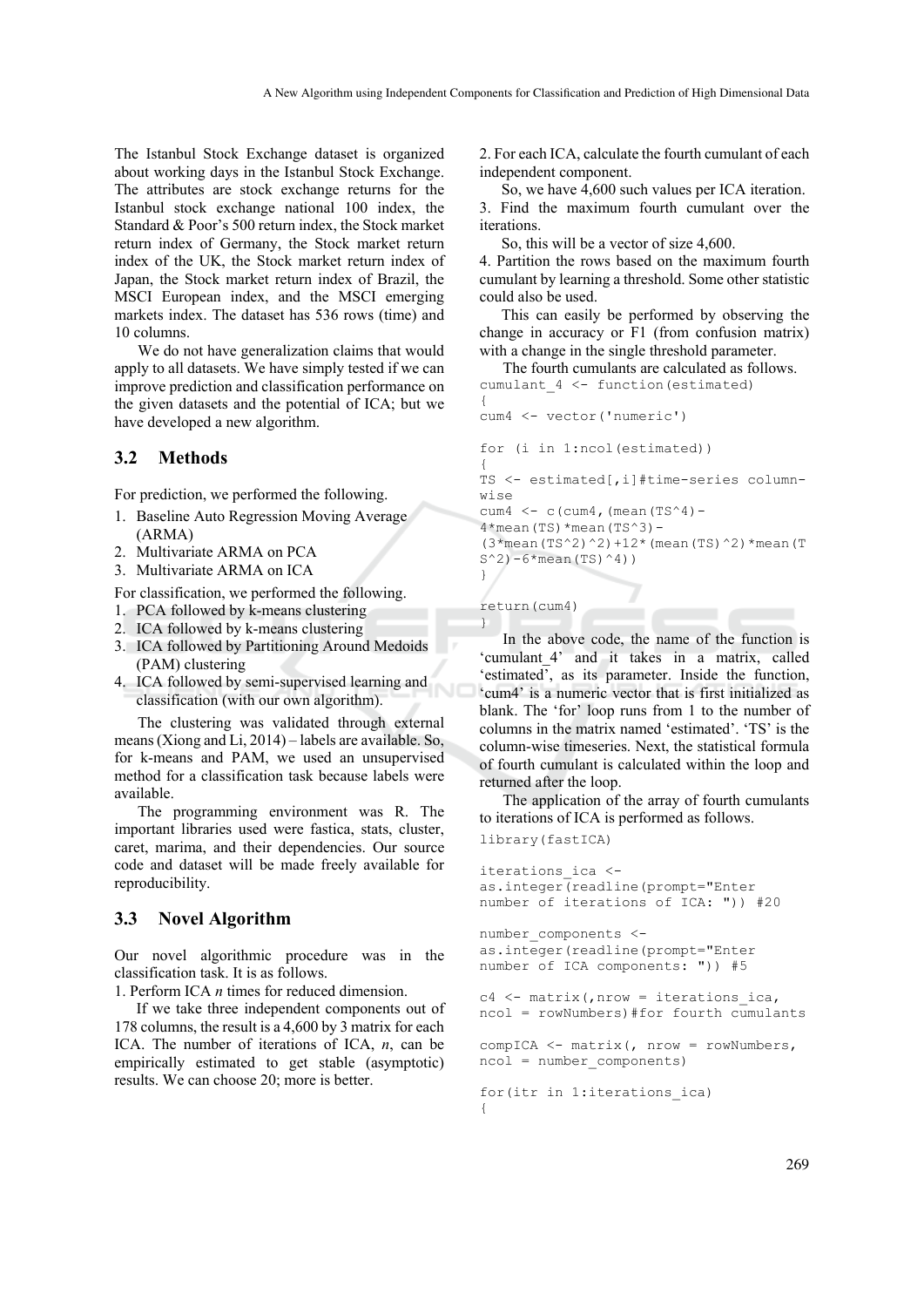```
res1 <- 
fastICA(RawData, number components)
compICA <- matrix(res1$S, nrow = 
rowNumbers, ncol = number_components) 
source("cumulant 4.R")
c4[itr] <- cumulant 4(t(compICA))}
```
The library fastICA in R is used  $-$  it has the fastICA function to perform ICA. We are performing ICA several times: this number is input in 'iterations\_ica', The number of ICA components is input in 'number components'. 'c4' is initialized as a matrix that holds the fourth cumulants over several iterations for all rows. 'res1' holds the results of ICA. 'compICA' holds the sources (ICA components), which is returned by 'res1\$S'. Then our function, cumulant\_4, is called, and its return value populates 'c4' for each iteration in the 'for' loop.

If, for example, we consider the threshold as 0.000001 (though the threshold is learned), a simple way of classification based on the threshold is as follows, for illustration. The value ICA components may be negative because ICA does not consider sign. So, we use absolute values. As per our algorithm, we take the maximum of the fourth cumulants ('cum4\_20\_max'). This is because we want to discover the most non-gaussian value. We compare this value with the threshold and perform the binary partition, populating the classes in 'cum4\_20\_class'.

```
cum4 20 max \langle -c() \ranglecum4^-20^-class \leftarrow c()for (i in 1:4600) 
{ 
cum4_20_max <- c(cum4_20_max, 
max(abs(cum4[i,])))
if(abs(cum4_20_max[i]) > 0.000001){ 
cum4 20 class \overline{5} c (cum4 20 class, 1)
} 
else 
{ 
cum4_20_class <- c(cum4_20_class,2) 
} 
}
```
### **4 RESULTS**

The results for prediction of one step are given in Table 1.

Observe that in high-dimensional data, such as ours, baseline ARMA has been outperformed by component-based methods in one-step prediction.

When working with components, ICA performed better than PCA in prediction. However, we are careful not to generalize our claims about prediction for all kinds of datasets; it may not be true for lowdimensional datasets or highly sparse datasets.

Table 1: One-step prediction.

|                          | Mean Square Error |
|--------------------------|-------------------|
| Baseline ARMA            | 0.0001056352      |
| Multivariate ARMA on PCA | 0.0001067322      |
| Multivariate ARMA on ICA | 0.0000965637      |

The results for prediction of ten steps are given at in Table 2.

Table 2: Ten-step prediction.

|               | Mean Square Error |  |
|---------------|-------------------|--|
| Baseline ARMA | 0.0008024023      |  |
| ARMA on PCA   | 0.0008043217      |  |
| ARMA on ICA   | 0.0007754946      |  |

The Confusion Matrix revealed the classification performance given in Table 3.

Table 3: Classification performance.

|                                     | Overall<br>Accuracy | F1 score |
|-------------------------------------|---------------------|----------|
| PCA followed by<br>kmeans           | 0.3692469           | 0.3542   |
| ICA followed by<br>kmeans           | 0.4170153           | 0.4294   |
| ICA followed by PAM                 | 0.6188982           | 0.7641   |
| ICA followed by<br>our<br>algorithm | 0.8019526           | 0.8901   |

PCA may not have performed well in classification because the data is time series (has a temporal dimension). ICA performed better than PCA in classification, following the theory that ICA finds true statistical independence rather than working on covariance only as in PCA.

PAM finds the medoids, the series that actually exist, rather than means that are not actual observations. Another benefit is that it is not affected by extremes. This method performed better than kmeans in classification.

Importantly, our semi-supervised method works the best among these options for classification because we are able to tune (a single parameter) based on the value of the fourth cumulant. Theoretically this is sound because ICA works on this principle too. In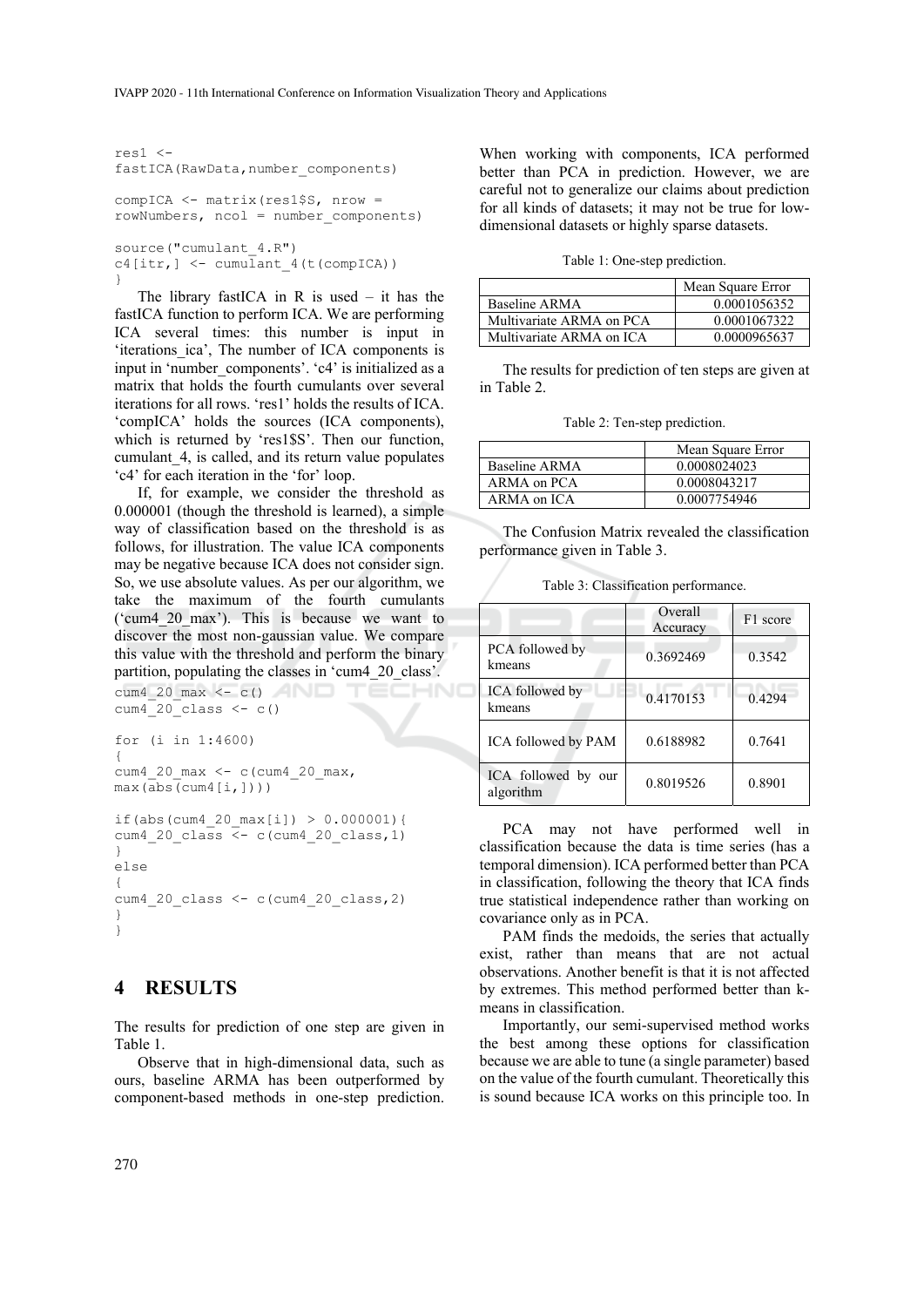real life, the 'labels' in the dataset for classification were provided by medical experts who may have applied some threshold in their mind while partitioning the data. Therefore, learning this threshold and basing it in line with theory is a good idea. Hence, it is reasoned that our algorithm performed well in classification.

## **5 CONCLUSIONS**

High-dimensional data require dimensional reduction techniques for which PCA is usually considered suitable. ICA has not been much used for time series data. If we are required to perform classification tasks on high-dimensional data, we would need to perform dimensional reduction first. We found evidence that ICA can indeed provide better classification than PCA. One of our contributions is that we have found that a careful choice of the clustering algorithm (PAM instead of k-means) also leads to better performance. Our most important contribution is that we have developed a new algorithm that works on semisupervised learning. We have applied it on multiple ICAs for more stable results. The new algorithm has provided the best classification performance. The limitation of this work is that we do not generalize to all kinds of datasets. Datasets that are in low dimensions and have many columns that are highly sparse may not yield good results using ICA. On the overall, this work provides an additional method that uses ICA, and may work very well on highdimensional datasets. Future work may explore many more types of datasets for possible generalization, though our work provides good indications of better performance in higher dimensions. Dimension reduction is very important to visualization of highdimensional data, so it is possible that future work may consider using similar approach to improve visualization.

## **REFERENCES**

- Aggarwal, C. C., 2014. An Introduction to Cluster Analysis. In C. C. Aggarwal, & C. K. Reddy, *Data Clustering: Algorithms and Applications* (pp. 1- 27). Boca Raton, FL: CRC Press.
- Aggarwal, C. C., Procopiuc, C. M., Wolf, J. L., Yu, P. S., & Park, J. S., 1999. Fast Algorithms for Projected Clustering. *Proceedings of ACM International Conference on Management of Data (SIGMOD)*, (pp. 61-72). Philadelphia, PA.
- Aggarwal, C., Han, J., Wang, J., & Yu, P., 2003. A Framework for Clustering Evolving Data Streams. *VLDB Conference*.
- Agrawal, R., Gehrke, J., Gunopulos, D., & Raghavan, P., 1998. Automatic Subspace Clustering of High Dimensional Data. *Proceedings of ACM International Conference on Management of Data (SIGMOD)*, (pp. 94-105). Seattle, WA.
- Alelyani, S., Tang, J., & Liu, H., 2014. Feature Selection for Clustering: A Review. In C. C. Aggarwal, & C. K. Reddy, *Data Clustering - Algorithms and Applications* (pp. 29-60). Boca Raton, FL: CRC Press.
- Belouchrani, A., et al., 1997. A Blind Source Separation Technique Using Second-Order Statistics. *IEEE Transactions on Signal Processing*, vol. 45, no. 2, pp. 434–44, doi:10.1109/78.554307.
- Berkhin, P., 2006. A Survey of Clustering Data Mining Techniques. In J. Kogan, C. Nicholas, & M. Teoulle, *Grouping Multidimensional Data* (pp. 27-71). Berlin Heidelberg: Springer.
- Cardoso, J.-F. & Souloumiac, A., 1993. Blind beamforming for non Gaussian signals. *IEE Proceedings-F*, 140, 362–370.
- Chakrabarty, S. & Levkowitz, H., 2019. Denoising and stability using Independent Component Analysis in high dimensions – visual inspection still required. in *23rd International Conference Information Visualisation*, Paris, 2019.
- Chakrabarty, S. & Levkowitz, H., 2019. A New Index for Measuring Inconsistencies in Independent Component Analysis Using Multi-sensor Data. In: Luo Y. (eds) Cooperative Design, Visualization, and Engineering. CDVE 2019. *Lecture Notes in Computer Science*, vol 11792. Springer, Cham.
- Chakrabarty, S., 2018. Clustering Methods in Business Intelligence. in *Global Business Intelligence*, J. M. Munoz, Ed., New York, Routledge, pp. 37-50.
- Chapelle, O., Scholkopf, B., & Zien, A., 2006. *Semi-Supervised Learning*. MIT Press.
- Comon, P. & Jutten, C., 2010. *Handbook of Blind Source Separation*, Burlington, MA: Academic Press.
- Dempster, A. P., Laird, N. M., & Rubin, D. B., 1977. Maximum Likelihood from Incomplete Data via the EM Algorithm. *Journal of the Royal Statistical Society*, 39(1), 1-38.
- Ester, M., Kriegel, H. P., Sander, J., & Xu, X., 1996. A Density-based Algorithm for Discovering Clusters in Large Spatial Databases with Noise. *ACM KDD Conference*, (pp. 226-231).
- Filiponne, M., Camastra, F., Masulli, F., & Rovatta, S. 2008. A Survey of Kernel and Spectral Methods for Clustering. *Pattern Recognition*, 41(1), 176-190.
- Himberg, J. & Hyvärinen, A., 2003. Icasso: software for investigating the reliability of ICA estimates by clustering and visualization. in In *Proc. 2003 IEEE Workshop on Neural Networks for Signal Processing* (NNSP2003), Toulouse, France.
- Hyvärinen, A. & Oja, E., 1997. A Fast Fixed-Point Algorithm for Independent Component Analysis. *Neural Computation*, vol. 9, pp. 1483-1492.